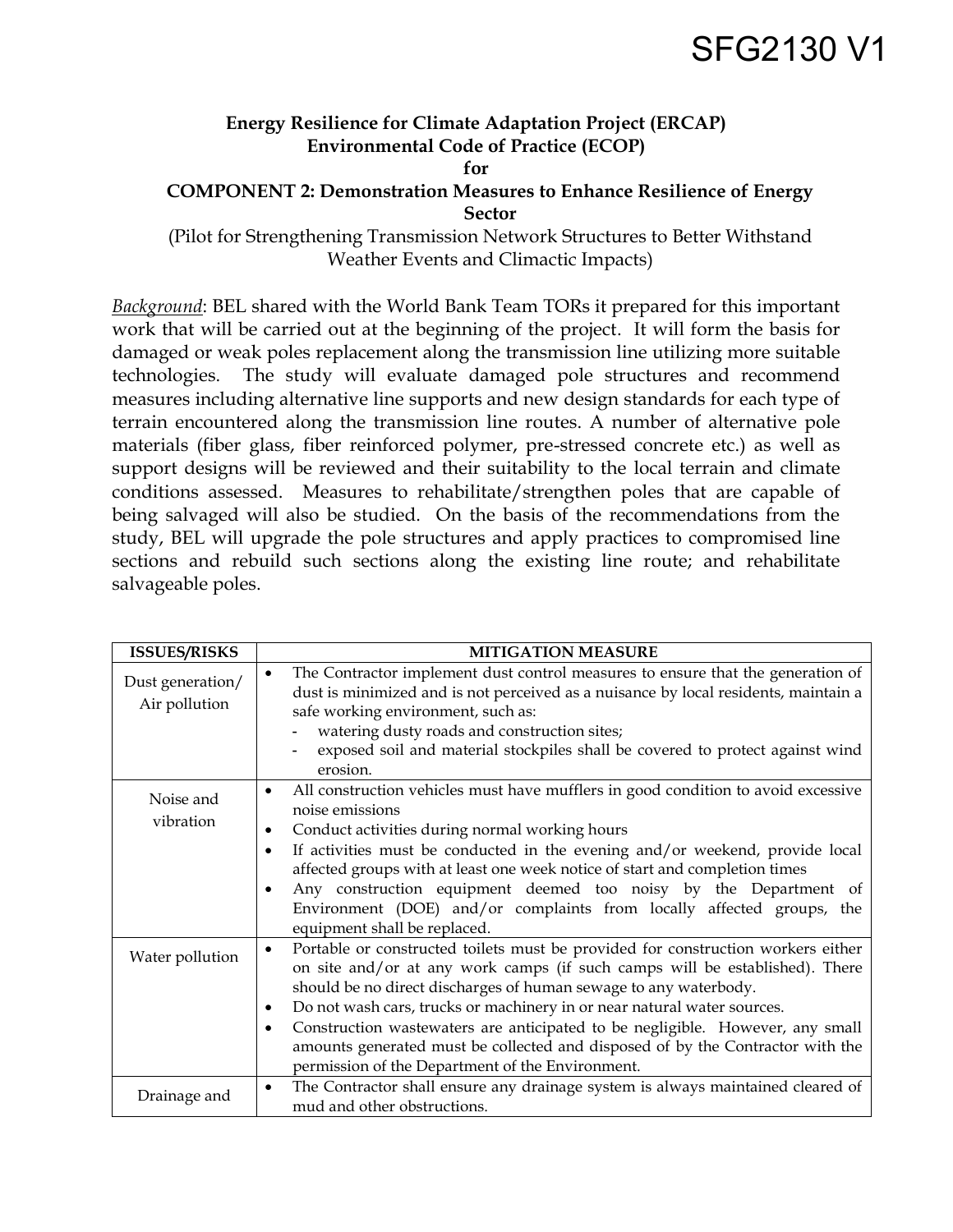| sedimentation                                                                                                   |                                                                                                                                                                                                                                                                                                                                                                                                                                                                                                                                                                                                                                                                                                                                                                                                                                                                                                                                                                                                                                                                                                                                                                                                                                                                                                                                                                                                                                                                                                                                                                                                                                                                                                                                                      |
|-----------------------------------------------------------------------------------------------------------------|------------------------------------------------------------------------------------------------------------------------------------------------------------------------------------------------------------------------------------------------------------------------------------------------------------------------------------------------------------------------------------------------------------------------------------------------------------------------------------------------------------------------------------------------------------------------------------------------------------------------------------------------------------------------------------------------------------------------------------------------------------------------------------------------------------------------------------------------------------------------------------------------------------------------------------------------------------------------------------------------------------------------------------------------------------------------------------------------------------------------------------------------------------------------------------------------------------------------------------------------------------------------------------------------------------------------------------------------------------------------------------------------------------------------------------------------------------------------------------------------------------------------------------------------------------------------------------------------------------------------------------------------------------------------------------------------------------------------------------------------------|
| Solid waste                                                                                                     | At all places of work, the Contractor shall provide litter bins, containers and refuse<br>$\bullet$<br>collection facilities.                                                                                                                                                                                                                                                                                                                                                                                                                                                                                                                                                                                                                                                                                                                                                                                                                                                                                                                                                                                                                                                                                                                                                                                                                                                                                                                                                                                                                                                                                                                                                                                                                        |
|                                                                                                                 | Solid waste may be temporarily stored on site in a designated area approved by<br>$\bullet$<br>the Construction Supervision Consultant and the Department of Environment<br>(DOE)/Solid Waste Management Authority prior to collection and disposal.<br>Waste storage containers shall be covered, tip-proof, weatherproof and scavenger<br>٠<br>proof.<br>No burning, on-site burying or dumping of solid waste shall occur. If burning is<br>۰<br>the only alternative, prior approvals should be obtained by the DOE.<br>Since existing poles to be replaced are impregnated with wood preservatives (e.g.<br>$\bullet$<br>creosote, pentachlorophenol etc.), under no circumstance are these poles to be burned.<br>If the discarded poles are provided to the public for construction purposes,<br>recipients of the poles must be explicitly warned of the dangers associated with burning<br>these poles.<br>Other recyclable materials such as scrap steel, scaffolding material, packaging<br>٠<br>material, etc. shall be collected and separated by the Contractor on-site from other<br>waste sources for reuse, for use as fill, or for sale only to operators officially<br>licensed to conduct recycling/recovery.<br>Under no circumstances shall the contractor dispose of any material in<br>$\bullet$<br>environmentally sensitive areas, such as in areas of natural habitat or in<br>watercourses.<br>When removed off site, solid waste or construction debris shall be disposed of<br>$\bullet$<br>only at sites identified and officially designated by the DOE and/or the Solid<br>Waste Management Authority.<br>Components that have remaining useful life are to be stored and/or used at other<br>٠<br>sites as needed. |
| Chemical or<br>hazardous<br>materials and/or<br>wastes (spent<br>lubricants, paints,<br>adhesives,<br>solvents) | Used oil and grease shall be removed from site and sold to a recycling company<br>$\bullet$<br>approved by the Department of Environment.<br>Used oil and lubricants, from the maintenance of any vehicles and machinery shall<br>$\bullet$<br>be stored in sealed drums or collected in holding tanks and removed from site and<br>sold to an oil recycling company approved by the Department of Environment or<br>disposal through the Solid Waste Management Authority.<br>Do not use toxic materials, including lead-based paints on any structures: coating<br>٠<br>materials for steel or concrete structures should be approved by the DOE, and bid<br>documents for poles to be purchased must specify that wood preservatives used<br>meet with the approval of the Pesticide Control Board and/or the DOE. Refer to<br>the Pesticide Control Board of Prohibited Pesticides listing.<br>Hazardous wastes are to be stored with appropriate labeling at temporary<br>٠<br>facilities on-site or brought to a central facility that is well ventilated with<br>impervious floors and locked when not in use.<br>In the event materials are to be used containing chemicals not previously<br>٠<br>regulated in Belize, the Contractor should obtain approval be approved by the<br>Pesticides Control Board and/or the DOE.                                                                                                                                                                                                                                                                                                                                                                                                                 |
| Disruption of<br>vegetative cover<br>and ecological<br>resources                                                | Areas to be cleared should be minimized as much as possible.<br>$\bullet$<br>To the extent possible, existing roads/access routes to pole sites should be used. If<br>$\bullet$<br>access roads must be established, they should be routed to cause minimal<br>disruption to local habitats or any economic activity (e.g. agriculture). The same<br>access road used for construction/installation should be used for maintenance<br>operations.<br>In the event virgin vegetation is removed, The Contractor shall remove topsoil<br>٠                                                                                                                                                                                                                                                                                                                                                                                                                                                                                                                                                                                                                                                                                                                                                                                                                                                                                                                                                                                                                                                                                                                                                                                                             |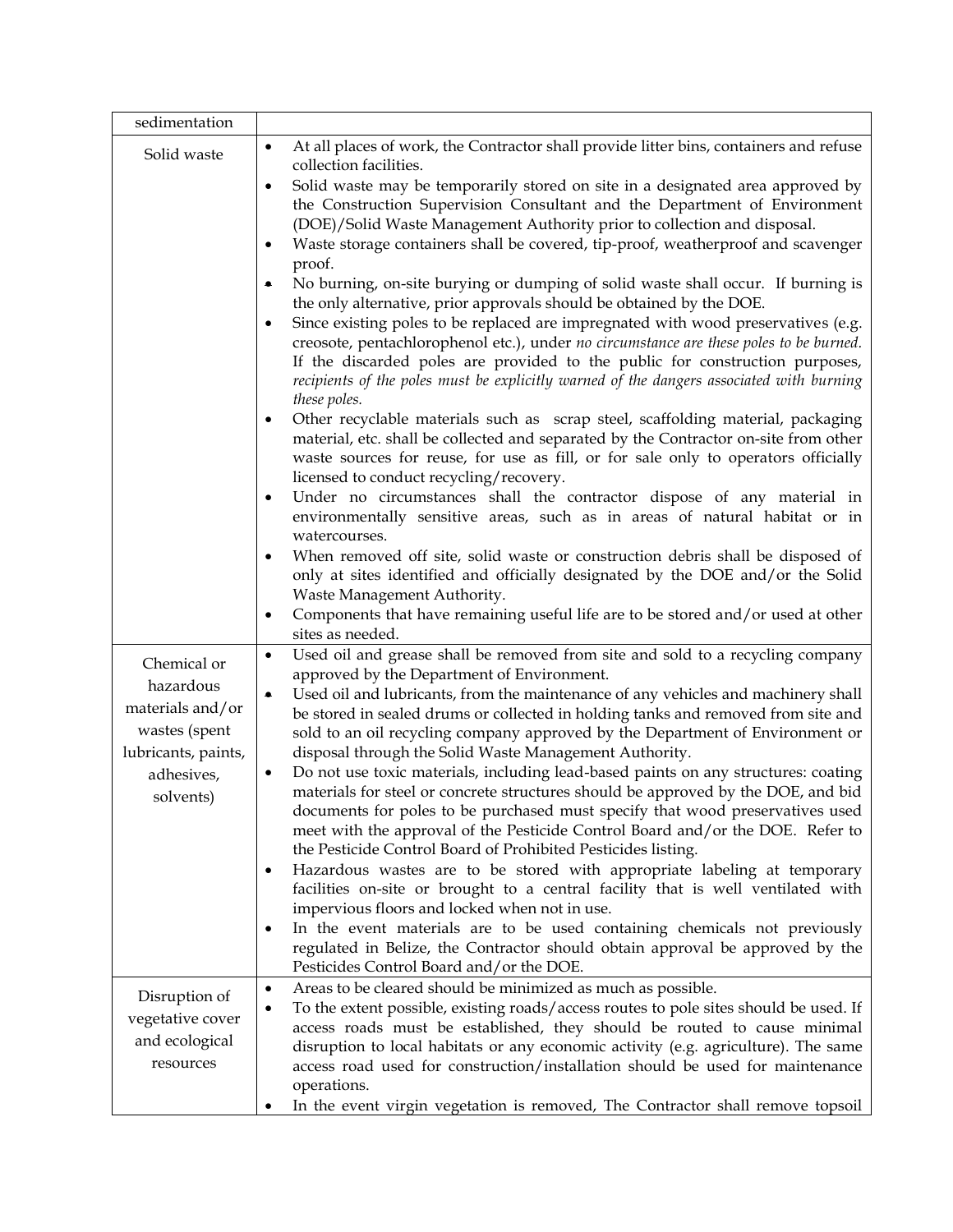|                                     | from all areas where topsoil will be impacted on by rehabilitation activities,<br>including temporary activities such as storage and stockpiling, of transmission<br>line poles/structures etc. Any stripped topsoil shall be stockpiled in areas agreed<br>with the Construction Supervision Consultant for later use in re-vegetation and<br>shall be adequately protected from loss by rain, wind etc.).<br>Application of pesticides (herbicides) for vegetation clearing and/or maintenance<br>$\bullet$<br>is not permitted, unless approved by the Pesticide Control Board and the DOE.<br>Preference for land clearance/maintenance should be for either manual or<br>mechanical or both. Disposal of vegetative cover should be to a government<br>approved site.<br>For the removal of virgin vegetation, the Contractor shall obtain an environmental<br>٠<br>clearance or permit issued by the DOE/Forestry department.<br>When needed, the Contractor shall erect temporary protective fencing to<br>$\bullet$<br>efficiently protect the preserved trees before commencement of any works within<br>the site.<br>The Contractor shall ensure that no hunting, trapping shooting, poisoning of<br>٠ |
|-------------------------------------|------------------------------------------------------------------------------------------------------------------------------------------------------------------------------------------------------------------------------------------------------------------------------------------------------------------------------------------------------------------------------------------------------------------------------------------------------------------------------------------------------------------------------------------------------------------------------------------------------------------------------------------------------------------------------------------------------------------------------------------------------------------------------------------------------------------------------------------------------------------------------------------------------------------------------------------------------------------------------------------------------------------------------------------------------------------------------------------------------------------------------------------------------------------------------------------------------------------|
|                                     | fauna takes place by Contractor personnel.                                                                                                                                                                                                                                                                                                                                                                                                                                                                                                                                                                                                                                                                                                                                                                                                                                                                                                                                                                                                                                                                                                                                                                       |
| Traffic<br>management               | Traffic Management shall be in accordance with BEL's Motor Vehicle Policy<br>$\bullet$<br>section 1.14. In addition to BEL's traffic control measures, during the construction<br>phase of the project, BEL shall seek guidance from the Belize Traffic department in<br>the event:<br>a) there is significant increases in vehicle trips                                                                                                                                                                                                                                                                                                                                                                                                                                                                                                                                                                                                                                                                                                                                                                                                                                                                        |
|                                     | b) there is a need to re-route traffic taking into account sensitive areas such as<br>schools and hospitals.                                                                                                                                                                                                                                                                                                                                                                                                                                                                                                                                                                                                                                                                                                                                                                                                                                                                                                                                                                                                                                                                                                     |
|                                     | c) there is a need to install lighting at night for traffic circulation.<br>The Contractor shall place signs around the construction areas to facilitate traffic<br>$\bullet$<br>movement providing direction to various components of the works, and provide<br>safety advice and warning.                                                                                                                                                                                                                                                                                                                                                                                                                                                                                                                                                                                                                                                                                                                                                                                                                                                                                                                      |
|                                     | If materials are to be transported during rush hour, the Belize Traffic department<br>٠<br>must be notified by the Contractor and if necessary, provide assistance.<br>Before pole replacement or rehabilitation activities start, BEL shall carry out<br>consultations with local government and community and with the traffic<br>department.                                                                                                                                                                                                                                                                                                                                                                                                                                                                                                                                                                                                                                                                                                                                                                                                                                                                  |
| Interruption of<br>utility services | Provide information to affected households on working schedules as well as<br>$\bullet$<br>planned disruptions of water/power at least 2 days in advance.                                                                                                                                                                                                                                                                                                                                                                                                                                                                                                                                                                                                                                                                                                                                                                                                                                                                                                                                                                                                                                                        |
|                                     | Any damages to existing utility systems of cable, telecommunications, water<br>supply etc. shall be reported to authorities and repaired as soon as possible.<br>Associated costs shall be the responsibility of the Contractor (TO BE INCLUDED<br>IN THE PROCUREMENT DOCUMENTS)                                                                                                                                                                                                                                                                                                                                                                                                                                                                                                                                                                                                                                                                                                                                                                                                                                                                                                                                 |
| Restoration of<br>affected areas    | Cleared areas such as disposal areas, site facilities, workers' camps, stockpiles<br>$\bullet$<br>areas, working platforms and any areas temporarily occupied during construction<br>of the project works shall be restored by the Contractor using landscaping,                                                                                                                                                                                                                                                                                                                                                                                                                                                                                                                                                                                                                                                                                                                                                                                                                                                                                                                                                 |
|                                     | adequate drainage and vegetation.<br>Soil contaminated with chemicals or hazardous substances shall be removed,<br>٠<br>transported and treated as hazardous waste.<br>Disposal shall be based on<br>documented guidance from the Solid Waste Management Authority.by licensed<br>companies and treated as HAZARDOUS WASTES -see above.                                                                                                                                                                                                                                                                                                                                                                                                                                                                                                                                                                                                                                                                                                                                                                                                                                                                          |
| Worker and<br>public Safety         | Belize's requirements for worker health and safety will be followed. (Refer to<br>$\bullet$<br>Belize Labour Law, Part XIII: Safety, Health and Housing where applicable. In<br>addition, worker health and safety will be followed in accordance with BEL's<br>Corporate Safety Policy and Standards. Training workers on occupational safety                                                                                                                                                                                                                                                                                                                                                                                                                                                                                                                                                                                                                                                                                                                                                                                                                                                                   |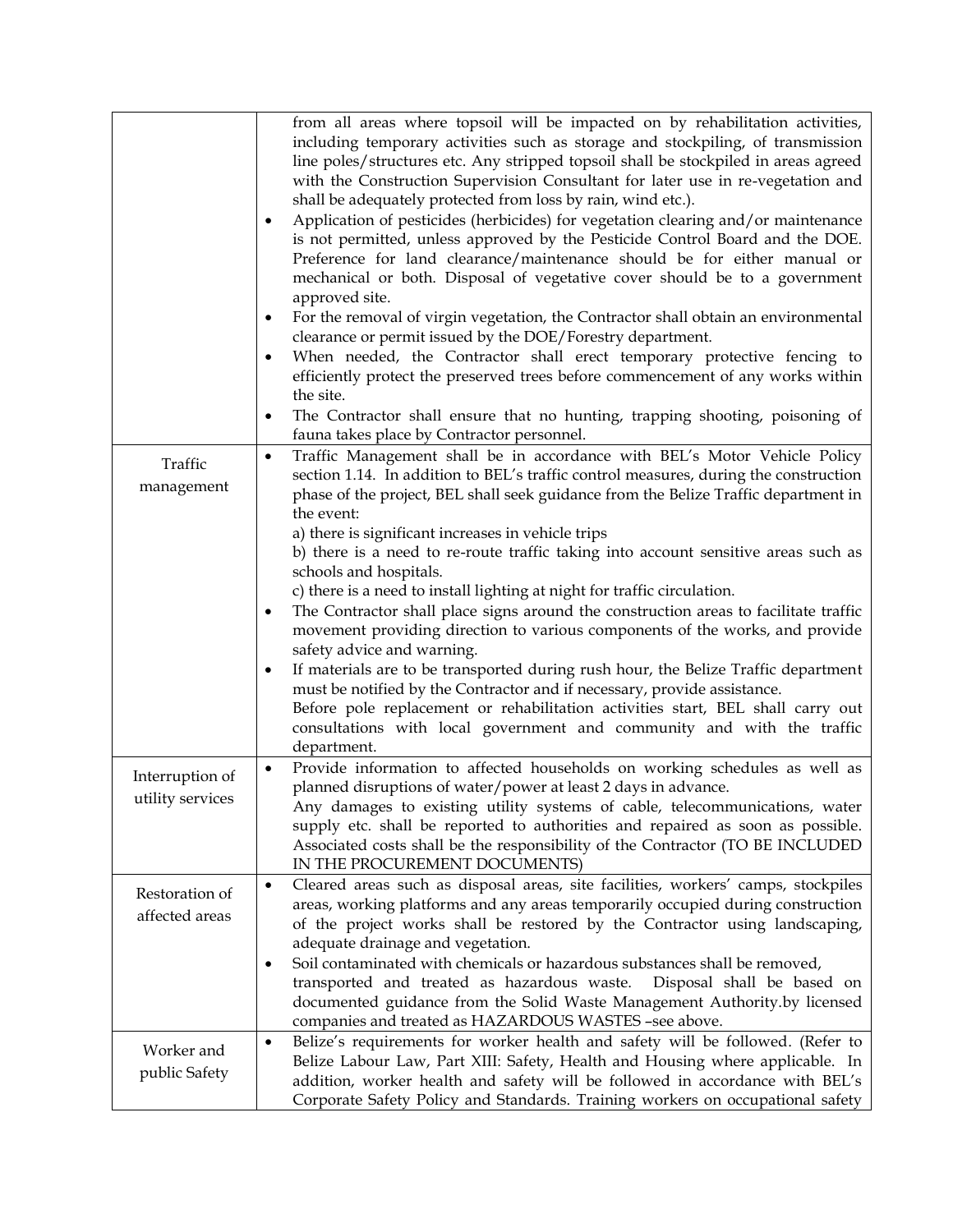|               | regulations and provide sufficient personal protective equipment (PPE) for<br>workers in accordance with applicable Belize laws. (Refer to BEL's Personal |
|---------------|-----------------------------------------------------------------------------------------------------------------------------------------------------------|
|               | Protective Equipment Procedure)                                                                                                                           |
|               | The Contractor shall install fences, barriers, dangerous warning/prohibition site<br>$\bullet$                                                            |
|               | around construction areas showing potential danger to the public.                                                                                         |
|               | The contractor shall provide safety measures such as installation of fences, barriers<br>٠                                                                |
|               | warning signs, lighting systems to prevent traffic accidents as well as other risk to                                                                     |
|               | people and sensitive areas.                                                                                                                               |
|               | Alcohol use by workers during work hours is strictly prohibited.<br>$\bullet$                                                                             |
|               | Use of personal protective equipment (PPE) by workers will be strictly enforced.<br>٠                                                                     |
| Communication | The contractor shall coordinate with local authorities (leaders of local communes,<br>$\bullet$                                                           |
|               | leader of villages) for agreed schedules of construction activities at areas near                                                                         |
| with local    | sensitive places (such as hospitals, schools, libraries, etc.) or at sensitive times (e.g.                                                                |
| communities   | holidays, weekends, religious festival days etc.).                                                                                                        |
|               | Copies of these ECOPs and of other relevant environmental safeguard documents<br>٠                                                                        |
|               | shall be made available to local communities and to workers at the site upon                                                                              |
|               | commencement of the project.                                                                                                                              |
|               | Disseminate project information to affected parties (for example local authority,<br>$\bullet$                                                            |
|               | enterprises and affected households, etc.) through community meetings before                                                                              |
|               | construction commencement.                                                                                                                                |
|               | Provide a community relations contact from whom interested parties can receive<br>٠                                                                       |
|               | information on site activities, project status and project implementation results.                                                                        |
|               | Inform local residents about construction and work schedules, interruption of<br>$\bullet$                                                                |
|               | services, traffic detour routes and provisional bus routes, blasting and demolition,                                                                      |
|               | as appropriate.                                                                                                                                           |
|               | Notification boards shall be erected at all construction sites providing information<br>٠                                                                 |
|               | about the project, as well as contact information about the site managers,                                                                                |
|               | environmental staff, health and safety staff, telephone numbers and other contact                                                                         |
|               | information so that any affected people can have the channel to voice their                                                                               |
|               | concerns and suggestions.                                                                                                                                 |
|               | Do not create nuisances and disturbances in or near communities.<br>$\bullet$                                                                             |
|               | In the event there is a nuisance or disturbance, it should be submitted to BEL's<br>$\bullet$                                                             |
|               | Safety, Health and Environment (SH&E) Unit in writing. The notification board                                                                             |
|               | should have the email address of the SH&E Unit, where all concerns are                                                                                    |
|               | documented.                                                                                                                                               |
|               | Each case will be dealt with in a timely manner no longer than two months after                                                                           |
|               | the concern has been received.                                                                                                                            |
|               | If the Contractor discovers sites/artifacts of archeological, historical, significance,                                                                   |
| Chance find   | including graveyards and/or individual graves during excavation or construction,                                                                          |
| procedures    | the Contractor shall:                                                                                                                                     |
|               | Stop the construction activities in the area of the chance find immediately;<br>٠                                                                         |
|               | Notify the Construction Supervision Consultant who in turn will notify<br>٠                                                                               |
|               | responsible authorities in charge of the Cultural Property                                                                                                |
|               | Secure the site to prevent any damage or loss of removable objects. In cases of<br>$\bullet$                                                              |
|               | removable antiquities or sensitive remains, constant guarding of the site shall be                                                                        |
|               | arranged until the responsible authorities take over;                                                                                                     |
|               | Delineate the discovered site or area; (to be done by Dept of Archeology /NICH.)<br>$\bullet$                                                             |
|               | Relevant authorities would be in charge of protecting and preserving the site<br>٠                                                                        |
|               | before deciding on subsequent procedures.                                                                                                                 |
|               | Decisions on how to proceed shall be taken by the responsible authorities.<br>٠                                                                           |
|               | If the cultural sites and/or relics are of high value and site preservation is                                                                            |